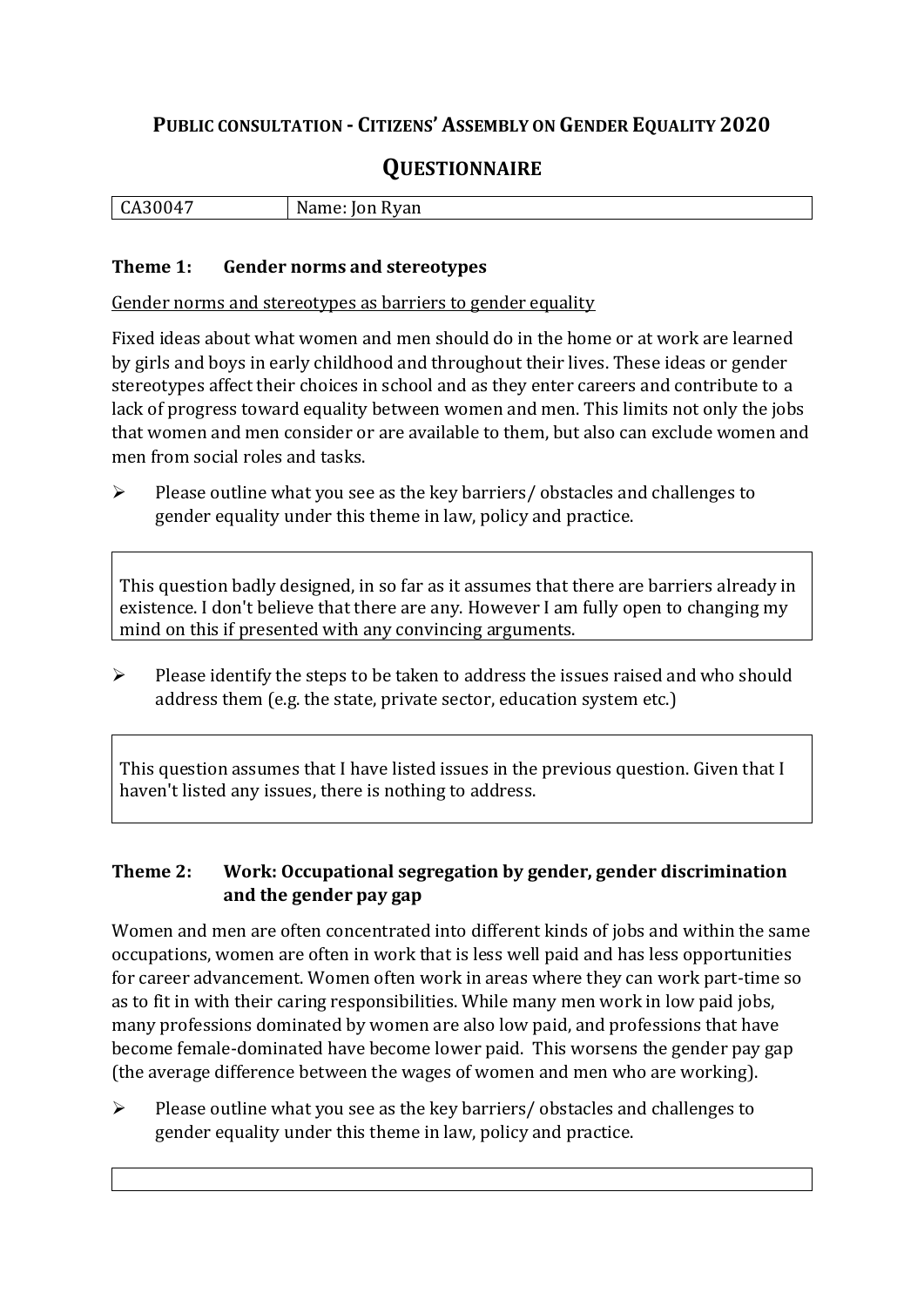Again, the questionnaire is badly designed in so far as it assumes the difference between male and female pay is based purely on the grounds of gender. The pay gap is predominantly due to the different choices that males and females naturally make, as based in biology.

 $\triangleright$  Please identify the steps to be taken to address the issues raised and who should address them (e.g. the state, private sector, education system etc.)

I think that parents should find out the facts and history, and then they should inform their children. No interference from sources outside family are required.

#### **Theme 3. Care, paid and unpaid, as a social and family responsibility**

Care -- the social responsibility of care and women and men's co responsibility for care, especially within the family

Women remain disproportionately responsible for unpaid care and often work in poorly paid care work. For working parents or [lone parents,](https://aran.library.nuigalway.ie/bitstream/handle/10379/6044/Millar_and_Crosse_Activation_Report.pdf?sequence=1&isAllowed=y) balancing paid work with parenting and or caring for older and dependent adults presents significant challenges. Women are [most disadvantaged by these challenges,](https://eige.europa.eu/gender-equality-index/game/IE/W) yet men also suffer from lack of opportunities to share parenting and caring roles. Despite recent legislation and policy initiatives to support early years parental care, [inequalities in the distribution of unpaid](https://www.ihrec.ie/app/uploads/2019/07/Caring-and-Unpaid-Work-in-Ireland_Final.pdf)  [care](https://www.ihrec.ie/app/uploads/2019/07/Caring-and-Unpaid-Work-in-Ireland_Final.pdf) continue between women and men. The cost of childcare has been identified as a particular barrier to work for women alongside responsibilities of caring for older relatives and dependent adults.

➢ Please outline what you see as the key barriers/ obstacles and challenges to gender equality under this them in law, policy and practice.

This is something the family need to decide.

 $\triangleright$  Please identify the steps to be taken to address the issues raised and who should address theme (e.g. the state, private sector, education system etc.)

This is something the family need to decide.

#### **Theme 4: Women's access to, and representation in, public life and decision making**

Ensure women's participation and representation in decision-making and leadership in the workplace, political and public life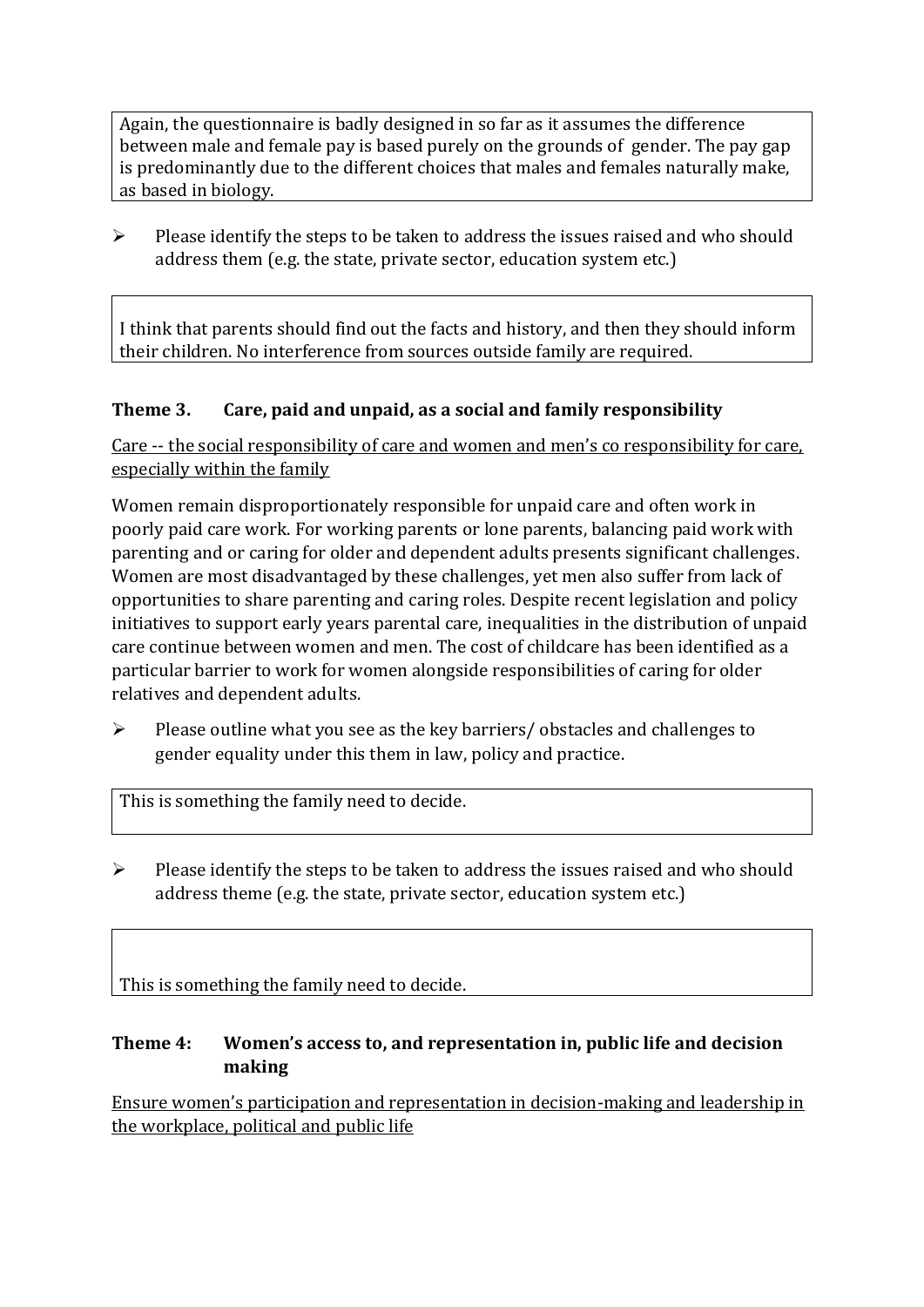Women are systematically underrepresented in leadership in [economic](https://eige.europa.eu/gender-equality-index/2019/compare-countries/power/2/bar) and [political](https://eige.europa.eu/gender-equality-index/2019/compare-countries/power/1/bar)  [decision-](https://eige.europa.eu/gender-equality-index/2019/compare-countries/power/1/bar)making. Despite the introduction of a candidate gender quota (through the system of party funding) for national political office, and [initiatives](https://betterbalance.ie/) to support women's access to corporate decision-making roles, men continue to dominate leadership positions. There are also issues to be considered around how media represents women and men.

➢ Please outline what you see as the key barriers/ obstacles and challenges to gender equality under this theme in law, policy and practice.

I disagree with the premise on which the question is based, so I cannot comment further.

 $\triangleright$  Please identify the steps to be taken to address the issues raised and who should address them (e.g. the state, private sector, education system etc.)

The issue should not require government intervention.

### **5. Where does gender inequality impact most?**

To conclude we would be interested in your response to the following question: In which area do you think gender inequality matters most?

Please rank the following in order of importance, 1 being the most important:

| Paid work                | 3  |
|--------------------------|----|
| Home & family life       | 6  |
| Education                | 5  |
| Politics and public life | 2  |
| Media                    | 77 |
| Caring for others        | 4  |
| Other – please elaborate |    |

The entire survey is biased, in my opinion. The questions are laid out in such a manner as to assume that there is a list of gender inequality issues and responders need only say which of the assumed issues are most applicable. There was not one question in the survey that allowed respondents to provide a viewpoint. It's as if the